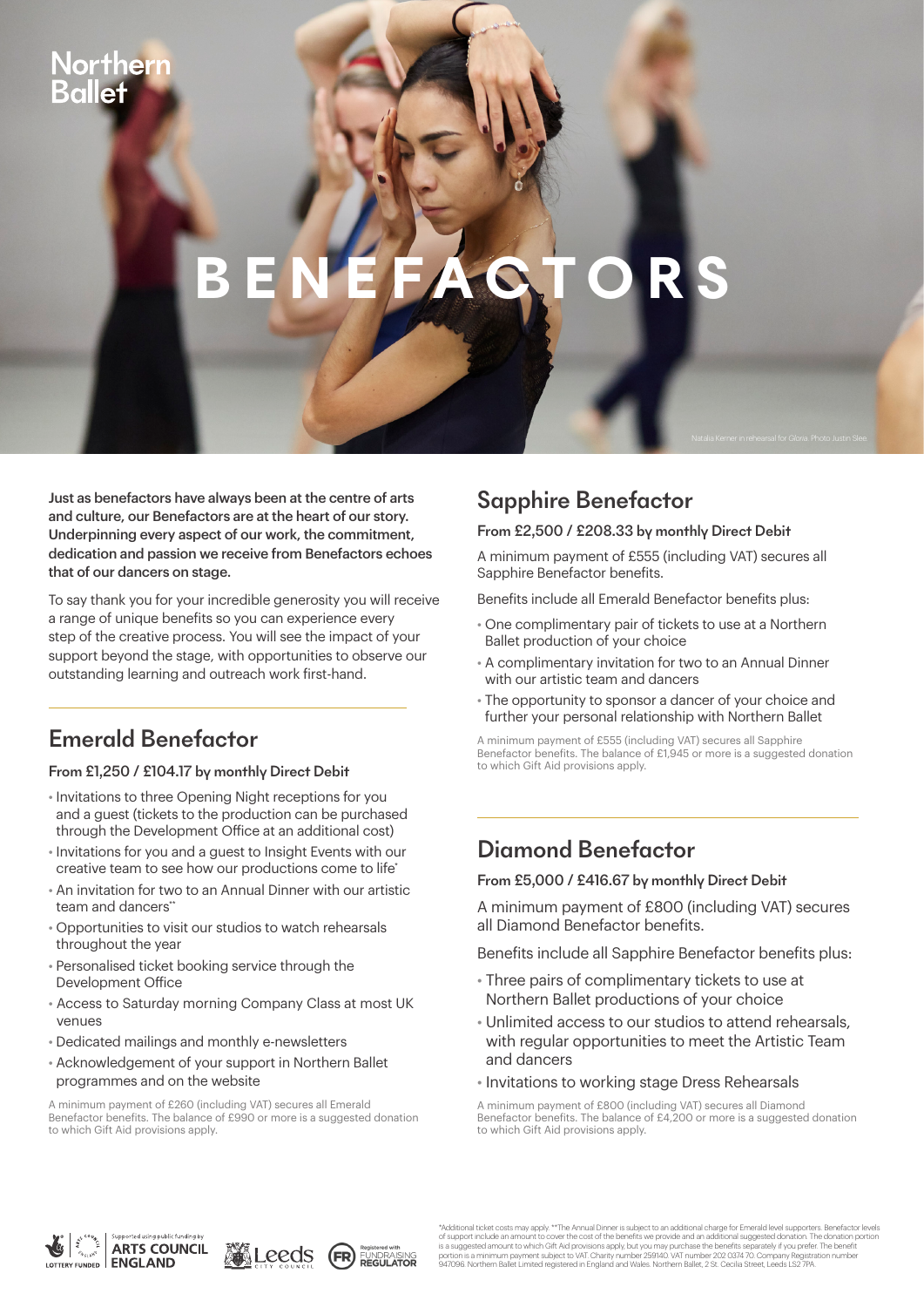## Support Northern Ballet

#### Emerald



I would like to become an Emerald Benefactor at the annual cost of £1,2501

I would like to become an Emerald Benefactor at the monthly cost of £104.171 (Direct Debit only)

### Sapphire



I would like to become a Sapphire Benefactor at the monthly cost of £208.331 Sapphire Benefactor at the annual cost of £2,5001

I would like to become a

(Direct Debit only)

**Diamond** 

I would like to become a Diamond Benefactor at the annual cost of £5,0001

I would like to become a Diamond Benefactor at the monthly cost of £416.671 (Direct Debit only)

### Gift Aid your additional donation

By donating through Gift Aid, Northern Ballet can claim an extra 25p for every £1 you donate.



I would like to Gift Aid this donation and any donations I make in the future or have made in the past 4 years to Northern Ballet Limited until further notice. I am a UK taxpayer and understand that if I pay less Income Tax and/or Capital Gains Tax than the amount of Gift Aid claimed on all my donations in that tax year it is my responsibility to pay any difference.

### Your details

| Title    |  | Surname |  |
|----------|--|---------|--|
| Address  |  |         |  |
|          |  |         |  |
| Postcode |  |         |  |
| Email    |  |         |  |
|          |  |         |  |

#### Payment details

I would like to pay by cheque/CAF voucher (payable to Northern Ballet Limited)

I would like to pay by annual direct debit (complete overleaf)

I would like to pay by monthly direct debit (complete overleaf)

Bank Transfer to Northern Ballet Limited. Sort Code: 30-00-05 Account Number: 00893718

Alternatively, alternatively to pay with a debit or credit card call 0113 220 8000.

#### Please return your completed form via email to richard.cross@northernballet.com or post to: FREEPOST RSKS – HRJR – HYAL, Northern Ballet Benefactors, 2 St. Cecilia Street, Quarry Hill, Leeds LS2 7PA

1 As a reminder these amounts include the minimum payment to secure the benefits and additional donation. By entering a membership with Northern Ballet, you consent to receiving information about your membership and updates from Northern Ballet, including regular newsletters and information about other ways to support the Company, via email. Please see our Privacy Policy northernballet.com/privacy-policy. Please see terms and conditions online at northernballet.com/benefactors. Registered Charity no. 259140. Company Registration no. 947096. VAT no. 202 0374 70. Northern Ballet Limited registered in England and Wales. Northern Ballet, 2 St. Cecilia Street, Leeds LS2 7PA.